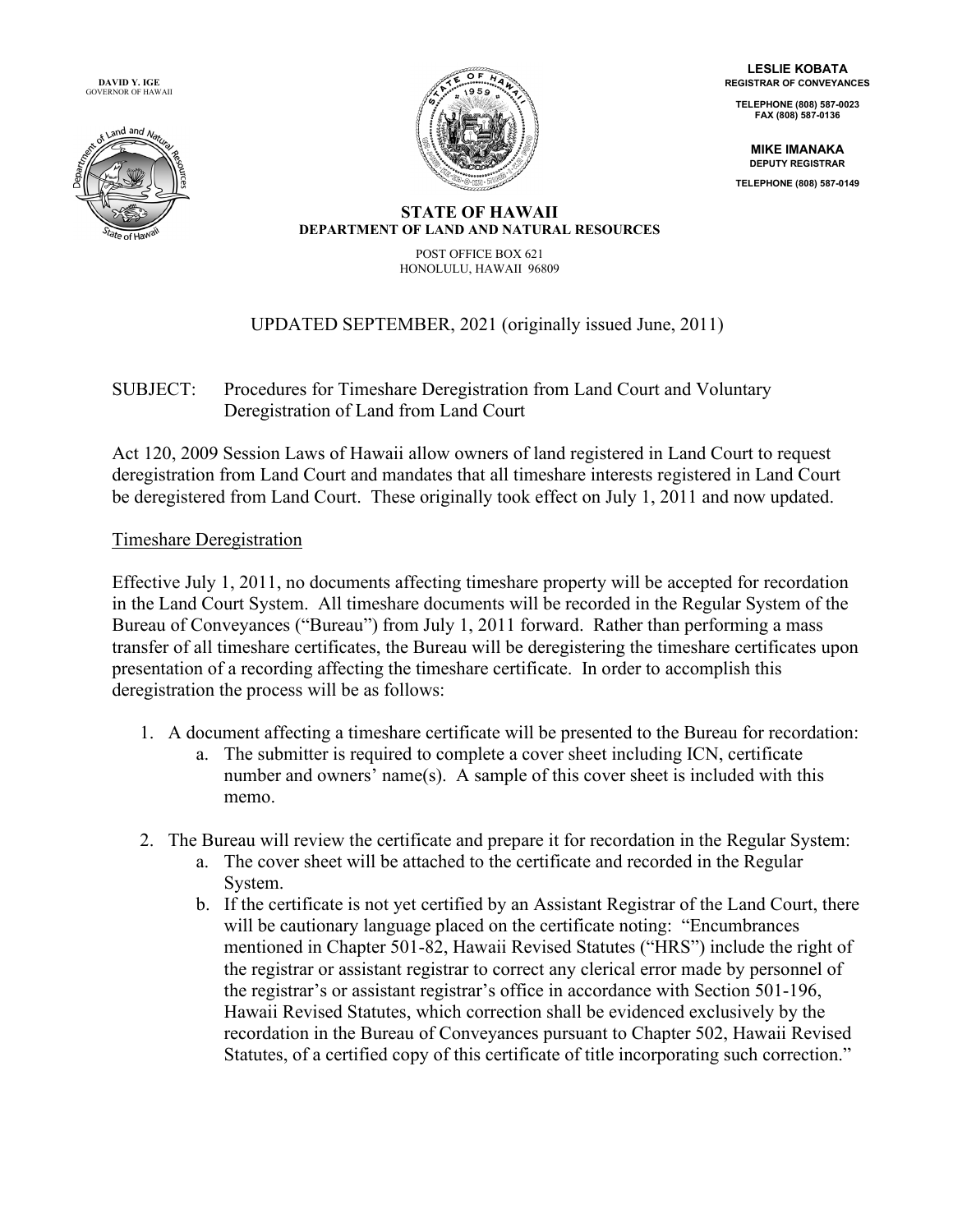September 2021 Notice regarding Deregistration Page 2 of 4

- 3. The recording fee for the Regular System document will be paid by the submitter. All recording and additional page fees shall apply.
- 4. All subsequent transactions for this timeshare property will be recorded in the Regular System.
	- a. Pursuant to HRS 501-267 Reference to prior recorded documents. Any instrument conveying or otherwise dealing with deregistered land and which requires a reference to a prior recorded instrument may satisfy the requirements of section 502- 33 by reference to the land court document number (in the case of a document recorded pursuant to chapter 501) or to the book and page or Bureau of Conveyances document number (in the case of a document recorded pursuant to chapter 502) of the instrument to which reference is made.

### Voluntary Deregistration of Land Court Land (UPDATED BY ACT 187, EFF. JULY, 2021)

Effective July 1, 2021, owners of a fee interest in land registered in Land Court will be allowed to request deregistration of their land. This is a voluntary action by the owners. The process is as follows:

- 1. The fee owners of the land must submit a written request for deregistration to the Bureau of Conveyances. This request must include:
	- a. Date
	- b. Owner(s) name, including Life Estate interest
		- i. Any changes must be petitioned at Land Court Judiciary prior to deregistration.
	- c. Property description of land:
		- i. TCT#
		- ii. Lot#, Map#, App/Cons#
	- d. A written waiver of all claims against the State relating to the title to the land arising from the date of deregistration.
	- e. Value of the land
	- f. Proof of Title Insurance
	- g. Signed by all owners
	- h. Notary Acknowledgement
	- i. A plan of the parcel or parcels sought to be deregistered that includes a map and description prepared by a licensed professional surveyor prepared pursuant to sections 502-17, 502-18, and 502-19.
	- j. A separate payment check for each deregistration packet (please note that additional fees may be required based on actual TCT work & copies completed)

A sample request for deregistration is included with this memorandum.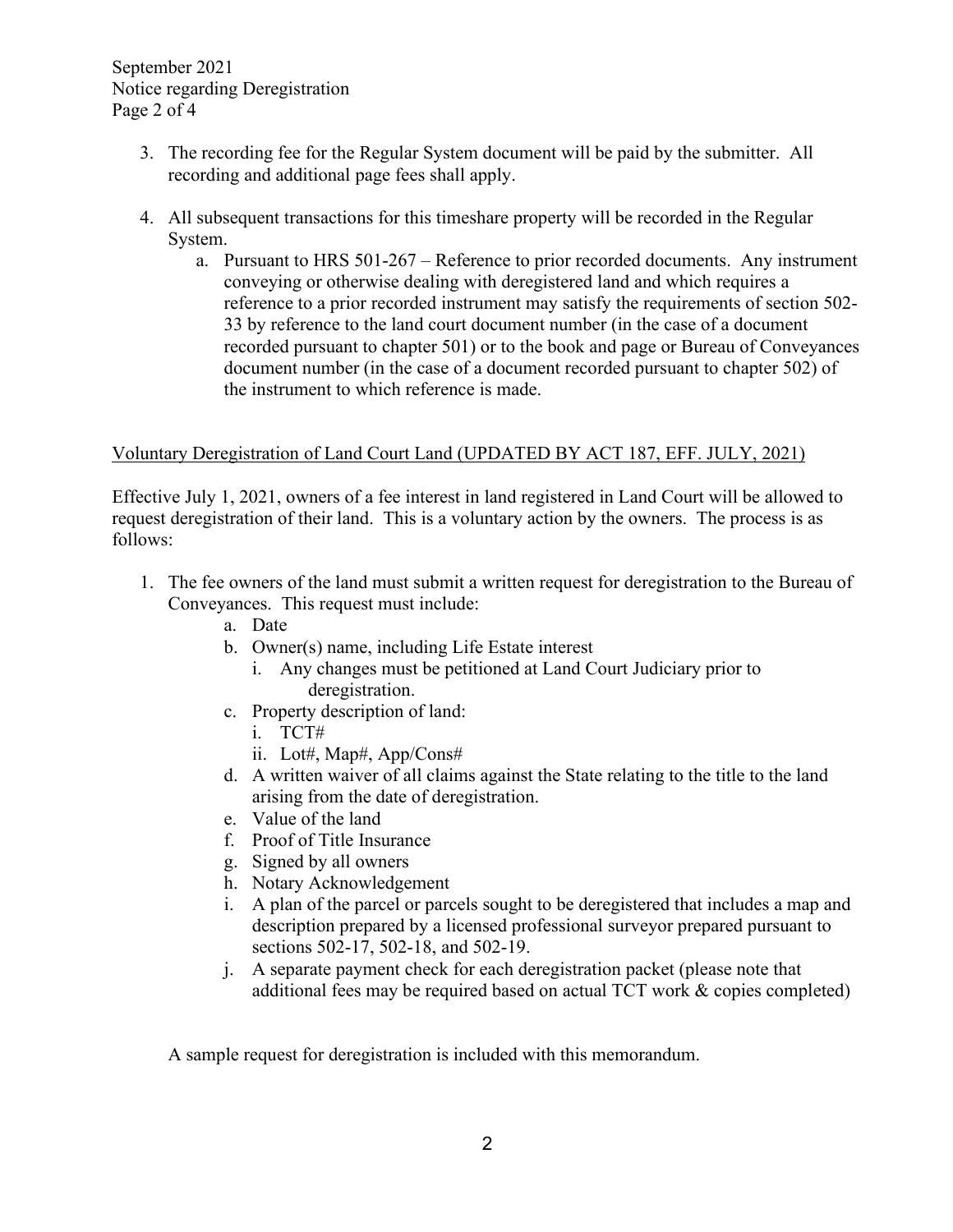September 2021 Notice regarding Deregistration Page 3 of 4

- 2. The Bureau is requiring ten (10) business days to review the request. The review will include verifying that the requirements of the request have been met and that the certificate of title has been certified by an Assistant Registrar of the Land Court. After review, the Bureau will refer the plan of the parcel or parcels sought to be deregistered that includes a map and description to the state land surveyor in the Department of Accounting and General Services for review and approval.
	- a. Any discrepancies found during review of the map and description are required to be resolved prior to approval. The registered owner of the fee interest in registered land, or his or her representative, is responsible for communicating with the state land surveyor's office to resolve discrepancies that may be contained in the map and description that was submitted as a requirement of voluntary deregistration.
- 3. The state land surveyor will return the approved map and description to the assistant registrar after said map and description have been checked as to form and mathematical correctness (no site visit will be conducted).
- 4. After receiving the sate surveyor approved map and description the Bureau will advise the submitter of an estimated date the land will be transferred to the Regular System. At this time, the notation "PENDING DEREGISTRATION" will be noted on the certificate.
	- a. If determined that all requirements of the request are satisfied and the certificate has been certified, the certificate will be recorded in the Regular System of the Bureau. Following the recording of the certificate, the written request for deregistration will be recorded in the Regular System of the Bureau. The document number of the certificate recordation will be noted on the cancelled certificate in the Land Court System, and subsequently, as a requirement for deregistration pursuant to chapter 502, the approved plan of the parcel or parcels sought to be deregistered, prepared pursuant to sections 502-17, 502-18, and 502- 19, to which the map and description approved by the state land surveyor are a part thereof, will be recorded in the Regular System of the Bureau.
	- b. The Assistant Registrar will transmit the notation of the recordation and cancellation of the certificate of title to the Registrar of the Land Court and state land surveyor.
- 5. Recording fee for the Regular System will be paid by the submitter and the Bureau will contact the submitter for the total fees due in the case that additional fees are needed.
- 6. Any subsequent documents relating to this land shall be recorded in Regular System.
	- a. Pursuant to HRS 501-267 Reference to prior recorded documents. Any instrument conveying or otherwise dealing with deregistered land and which requires a reference to a prior recorded instrument may satisfy the requirements of section 502-33 by reference to the land court document number (in the case of a document recorded pursuant to chapter 501) or to the book and page of Bureau of Conveyances document number (in the case of a document recorded pursuant to chapter 502) of the instrument to which reference is made.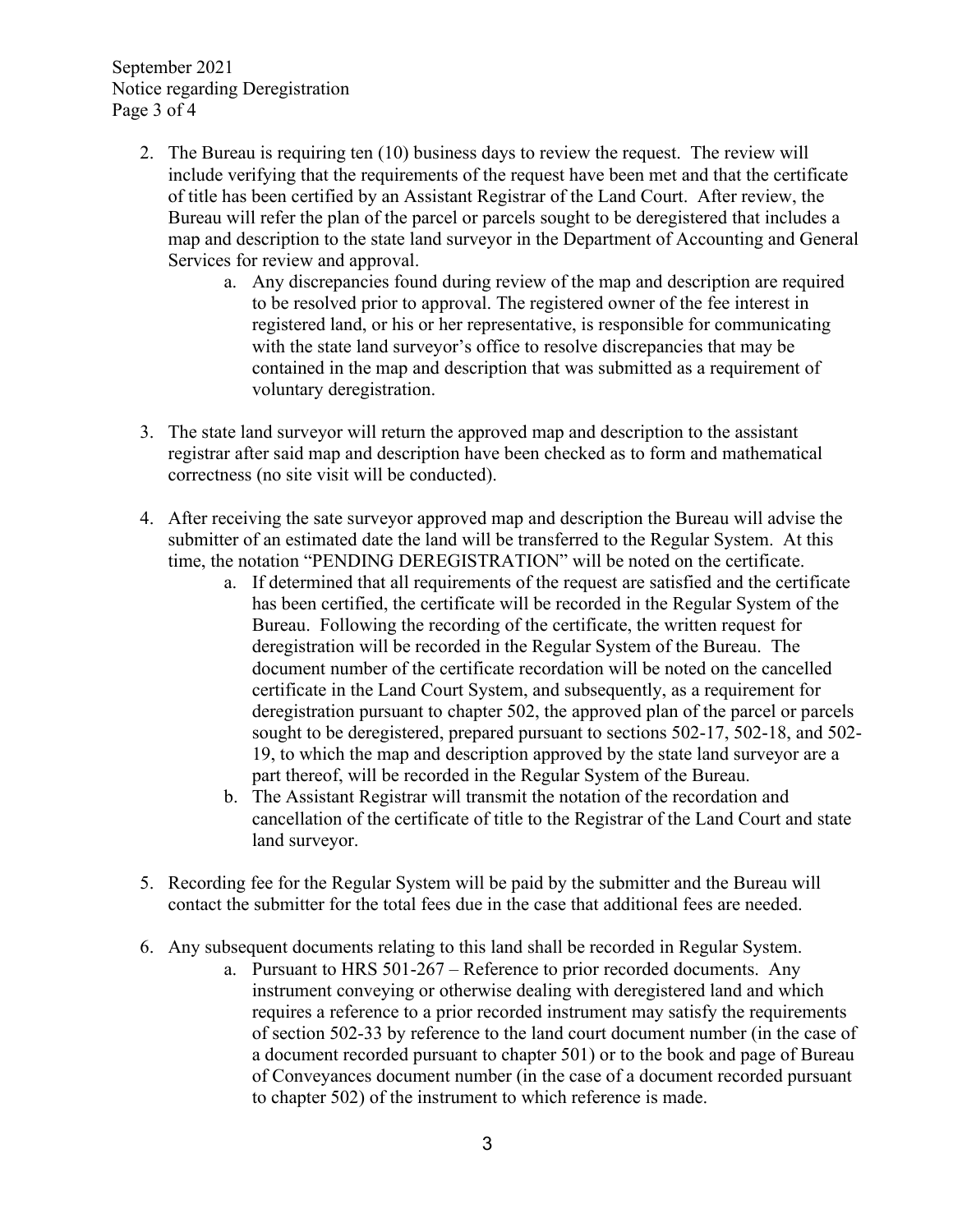September 2021 Notice regarding Deregistration Page 4 of 4

#### \*\* Notes\*\*:

- 1. "Registered land" as used above does not include the undivided interest(s) in the land unless the undivided interest(s) represent(s) all the remaining registered interest(s) in the land.
- 2. To deregister undivided interest(s) in registered land, all owners of all remaining registered interest(s) in the land should submit a single written request and a single plan pursuant to Section 501-261.5, subsection (a).
- 3. No subdivisions or consolidations are allowed on plans prepared for deregistration. Only contiguous lots in the same land court application or land court consolidation are allowed on plans prepared for deregistration. These restrictions will speed up the review process.

Mahalo in advance for your diligence in completing your deregistration request accurately.

ATTACHMENTS: Sample Cover Sheet Sample Voluntary Request to Deregister Land Sample Deregistration Custody Sheet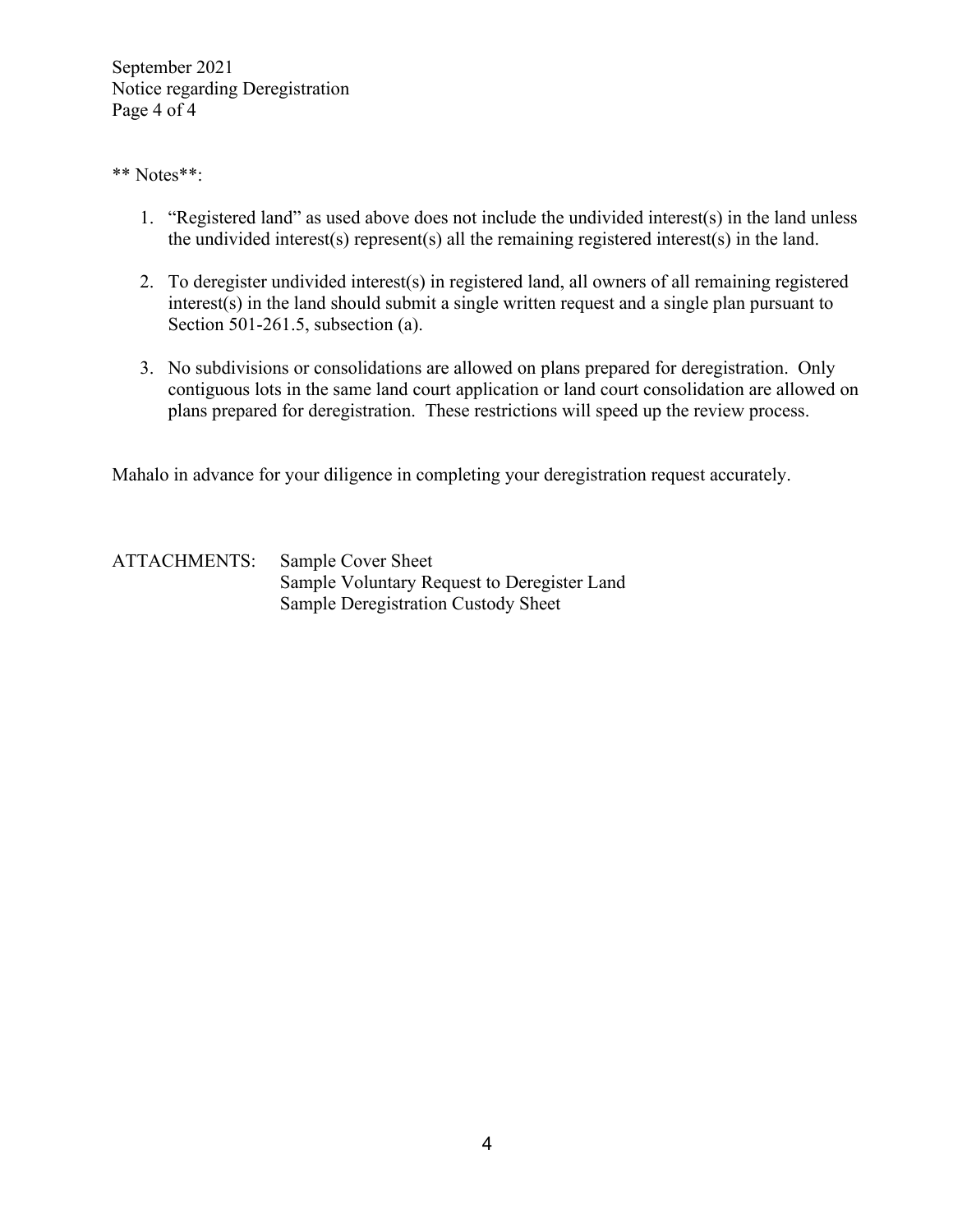#### **Land Court Deregistration Custody Form**

| Name of owner of registered $lot(s)$ :          |
|-------------------------------------------------|
| Land Court Application or Consolidation Number: |
| Lot Number(s):                                  |
| Transfer Certificate of Title(s):               |
| Contact phone number:                           |
| Contact email:                                  |

REQUIRED ITEMS Check list (these items must be presented to the Assistant Registrar when requesting to deregister your registered land)

- 1. Land Court Deregistration Status Sheet filled out as instructed.
- 2. A written request to deregister the registered land.
- 3. Proof of title insurance in the amount of the value of the land to be deregistered.
- 4. A written waiver of all claims against the State of Hawaii relating to the title to the land arising after the date of deregistration.
- 5. A plan of the parcel or parcels sought to be deregistered that includes a map and description prepared by a licensed professional land surveyor prepared pursuant to HRS sections 502-17, 502-18, and 502-19.
- 6. A letter from the licensed professional surveyor certifying that the metes and bounds description conforms to the accompanying map.

| DO NOT WRITE BELOW THIS LINE. FOR THE DEPARTMENT OF LAND AND |
|--------------------------------------------------------------|
| NATURAL RESOURCES BUREAU OF CONVEYANCE STAFF AND THE         |
| DEPARTMENT OF ACCOUNTING AND GENERAL SERVICES LAND SURVEY    |
| DIVISION STAFF ONLY.                                         |

\_\_\_\_\_\_\_\_\_\_\_\_\_\_\_\_\_\_\_\_\_\_\_\_\_\_\_\_\_\_\_\_\_\_\_\_\_\_\_\_\_\_\_\_\_\_\_\_\_\_\_\_\_\_\_\_\_\_\_\_\_\_\_\_\_\_\_\_\_\_\_

Date the above REQUIRED ITEMS were accepted into the custody of the Assistant Registrar for processing:

Name of person who accepted the above REQUIRED ITEMS:

Date items 5 and 6 were accepted into custody of the Land Survey Division for processing:

Name of the person who accepted items 5 and 6:

Date items 5 and 6 were returned to the custody of the Assistant Registrar for processing: \_\_\_\_\_\_\_\_\_\_\_\_\_\_\_\_\_\_\_\_\_\_\_\_\_\_\_\_\_\_\_\_\_\_\_\_\_\_\_\_\_\_\_\_\_\_\_\_\_\_\_\_\_\_\_\_\_\_\_\_\_\_\_\_\_\_\_\_\_\_\_

Name of the person who accepted items 5 and 6 :

| Date of Deregistration: |  |
|-------------------------|--|
| Document Number:        |  |
| Date Recorded:          |  |
| File Plan Number:       |  |
|                         |  |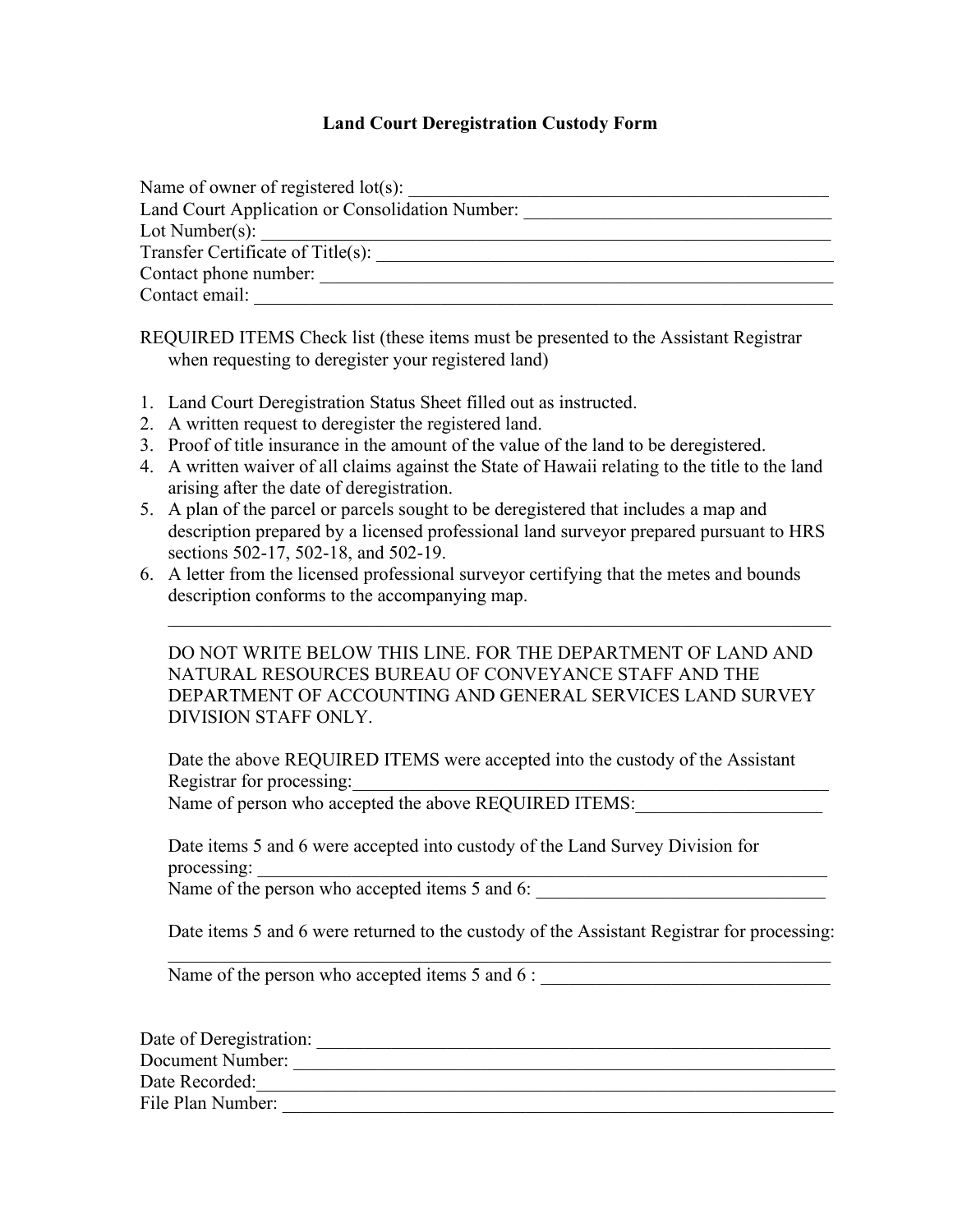RETURN BY MAIL (X) PICK-UP ( ) TO:

This document contains \_\_ pages

TMK Nos.  $(1)$  \_\_\_ - \_\_ - \_\_ - \_\_ CPR. Nos.

### **VOLUNTARY REQUEST FOR DEREGISTRATION**

[Pursuant to Section 501-261(d)]

To: Assistant Registrar of the Land Court State of Hawaii

Date: \_\_\_\_\_\_\_\_\_\_\_\_\_\_\_\_\_\_\_\_\_\_\_\_\_\_\_\_\_\_\_\_\_\_\_\_\_\_\_\_\_

1. This Voluntary Request for Deregistration ("Deregistration Request") is made by the following persons (individually and collectively the "Owner", including Life Estate interest):



[State full name, no initials. Show marital status.]

2. Pursuant to Section 501-261, Hawai`i Revised Statutes, Owner requests that the property described in Exhibit A (including TCT #'s, Lot #, Map #, App/Cons #) attached hereto and hereby made a part hereof (the "Property") be deregistered.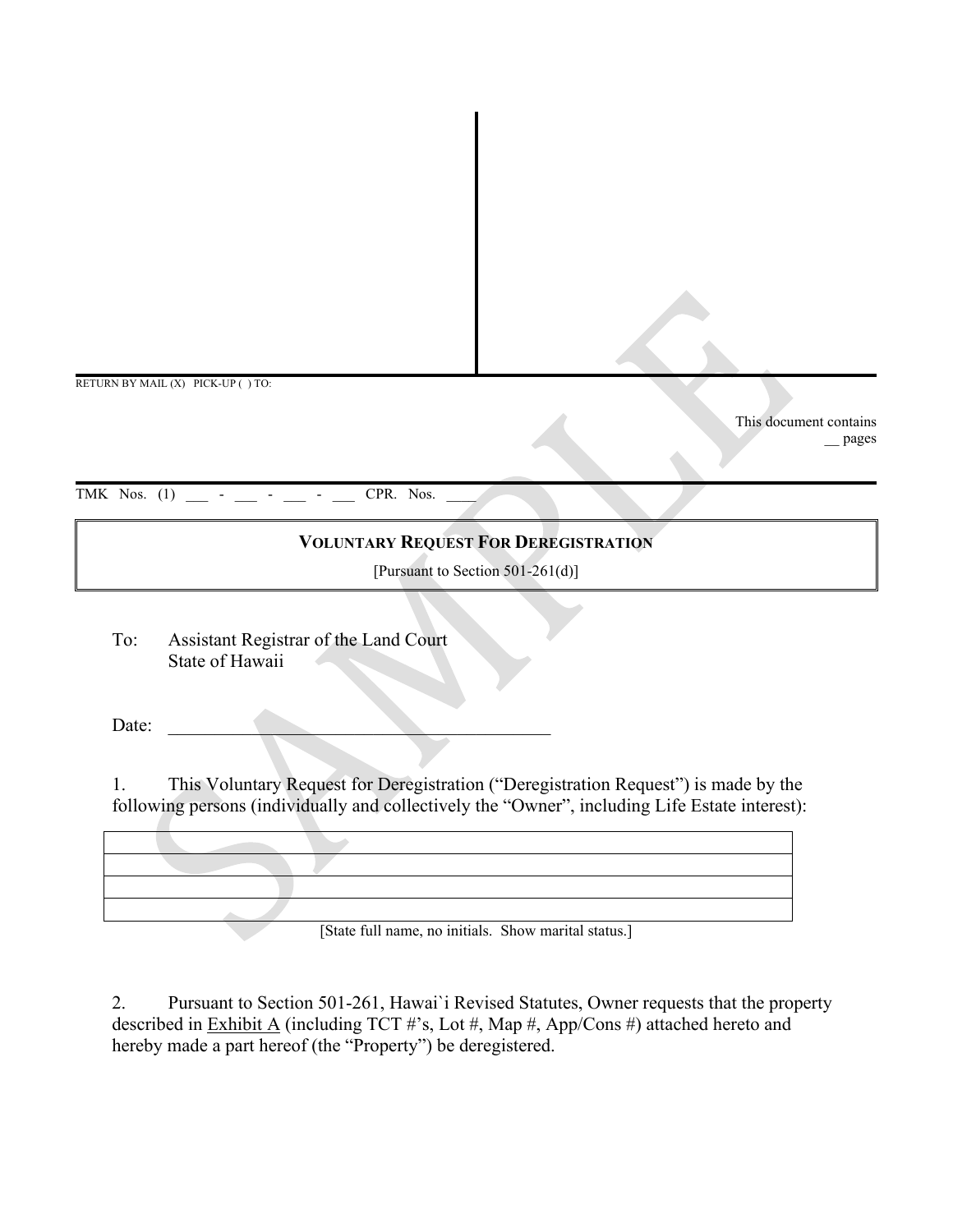3. Attached as Exhibit B to this Deregistration Request is a true and correct copy of a policy of title insurance issued to Owner in an amount at least equal to the value of the Property. Attached as Exhibit C is documentation of the value of the Property (e.g., an appraisal, tax assessment, etc.). Attached as Exhibit D is a plan of the parcel or parcels sought to be deregistered that includes a map and description prepared by a licensed professional land surveyor prepared pursuant to HRS sections 502-17, 502-18, and 502-19. Attached as Exhibit E is a letter from the licensed professional surveyor certifying that the metes and bounds description conforms to the accompanying map.

4. In addition to the Exhibits required in  $#2$  and  $#3$  above, the fee owners of the land must be sure that:

a. Any changes requiring petitioning of the Land Court Judiciary be done and any appropriate Land Court Order completed before submitting the deregistration request.

b. In Exhibit A, ensure that condominium map #'s or apartment units are not in the legal description since CPR'd units cannot be deregistered per HRS 501.261.5.

c. j. A separate payment check for each deregistration packet (please note that additional fees may be required based on actual TCT work & copies completed)

5. By signing below, Owner waives all Claims against the State of Hawai`i relating to the title to the land arising after the Date of Deregistration. This paragraph 5 does not affect any rights and duties that matured or proceedings that were begun on or before the Date of Deregistration. For purposes of this paragraph 5:

A. The term "Date of Deregistration" shall mean and refer to the date when the Assistant Registrar records in the Bureau of Conveyances of the State of Hawaii, pursuant to Chapter 502, Hawai`i Revised Statutes:

(1) A copy of the Certificate of Title for the Property; and

(2) The executed original of this Deregistration Request.

B. The term "Claims" shall mean and refer to all claims (i) arising subsequent to the Date of Deregistration, and (ii) that Owner could have made against the State of Hawaii pursuant to Chapter 501, Hawai`i Revised Statutes, with respect to the Property had it not been deregistered pursuant to Section 501-261, Hawai`i Revised Statutes.

6. Owner requests that the Assistant Registrar:

A. Record the Certificate of Title for the Property in the Bureau of Conveyances of the State of Hawaii, as provided Section 501-261(a)(1), Hawaii Revised Statutes;

B. Record this Deregistration Request (i) in the Office of the Assistant Registrar of the State of Hawaii pursuant to Chapter 501, Hawai`i Revised Statutes, and (ii) in the Bureau of Conveyances of the State of Hawaii pursuant to Chapter 502, Hawai`i Revised Statutes; and

C. Cancel the Certificate of Title for the Property as provided in Section 501- 261(a)(3), Hawaii Revised Statutes.